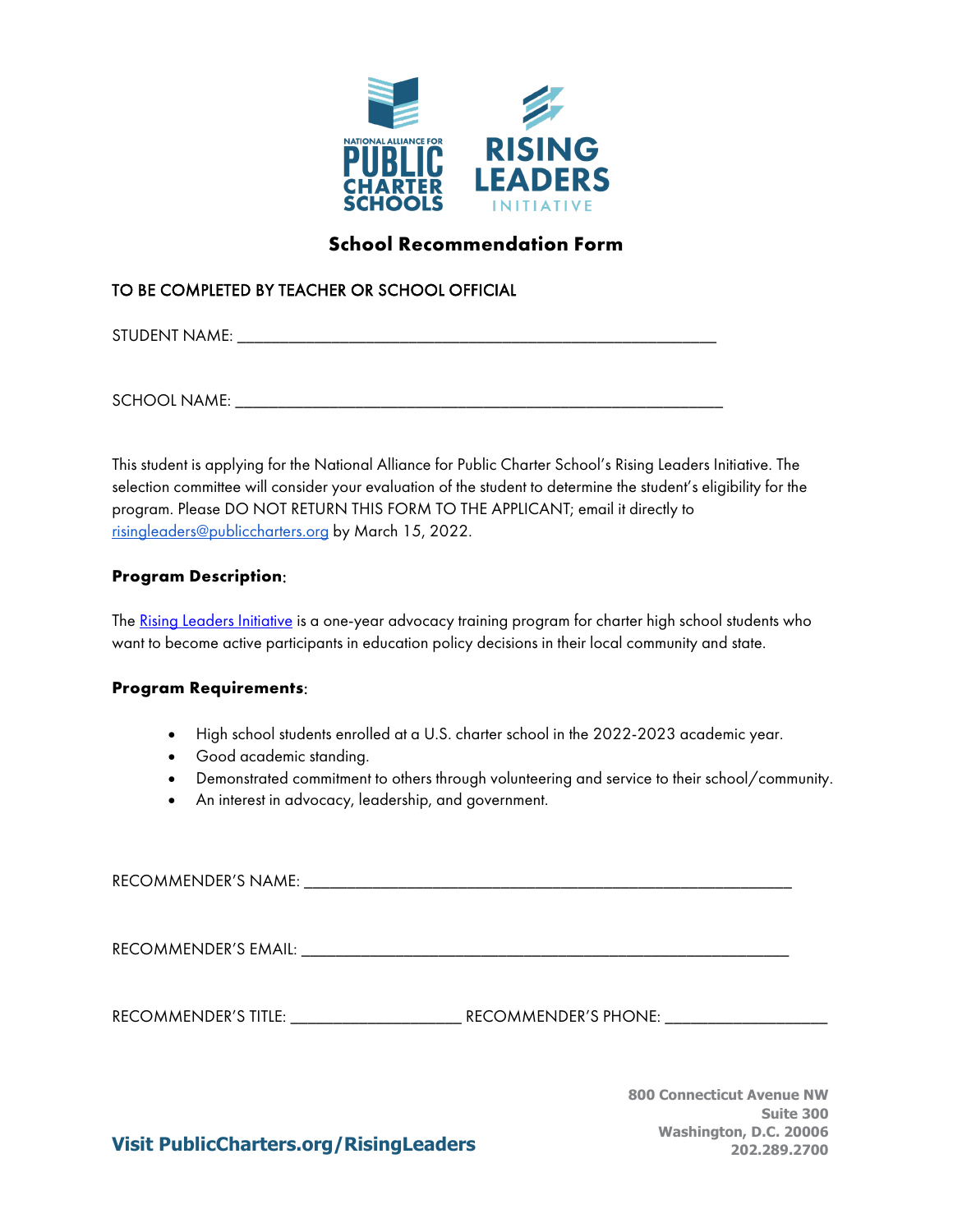

Please provide detailed comments with examples for the student in each of the following categories as they apply to the program description and requirements.

| Category                                 |                                                                                                            | <b>Comments</b> |
|------------------------------------------|------------------------------------------------------------------------------------------------------------|-----------------|
| LEADERSHIP:                              |                                                                                                            |                 |
| 1.                                       | Demonstrates leadership in school and<br>extracurricular activities                                        |                 |
| 2.                                       | Successfully holds positions of responsibility<br>in school or their community.                            |                 |
| 3.                                       | Demonstrates inclusive leadership through<br>influence and positive change.                                |                 |
| <b>SERVICE AND CIVIC RESPONSIBILITY:</b> |                                                                                                            |                 |
| 1.                                       | Interest in education advocacy, public<br>service, leadership, and government.                             |                 |
| 2 <sub>1</sub>                           | Demonstrates a commitment to others<br>through volunteer activities and service in<br>school or community. |                 |
|                                          | 3. Values diversity and respects the identities<br>of all members of their community.                      |                 |
| 4.                                       | Passionate about advocating for their<br>school and other important issues in their<br>community.          |                 |

### **Visit PublicCharters.org/RisingLeaders**